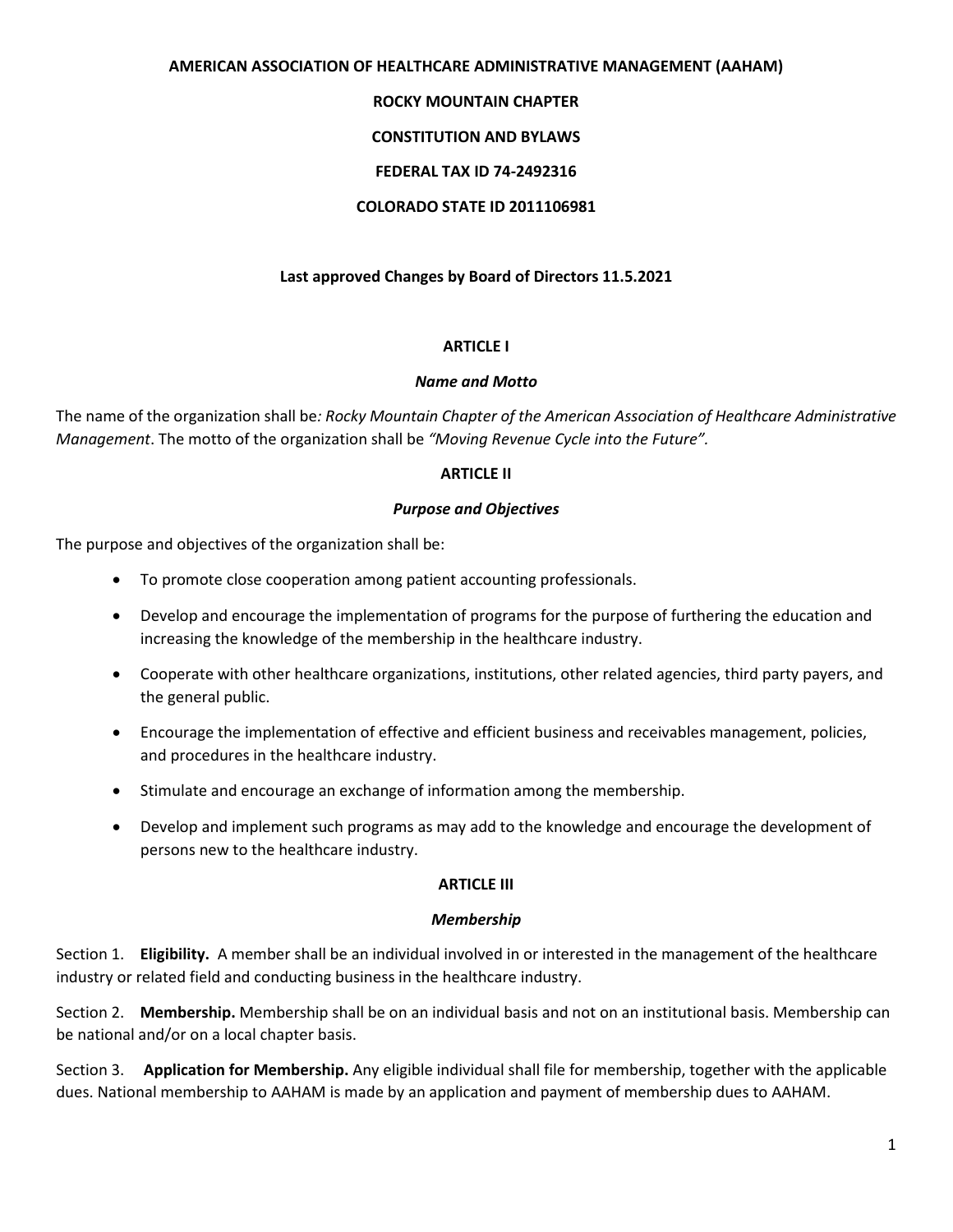Section 4. **Dues.** National membership to AAHAM is made by an application and payment of membership dues to AAHAM. Each National member will be responsible for his/her National dues. The Chapter will be responsible to transmit the application and National dues to the National AAHAM Office. National renewal dues shall be paid directly to the National Office. New local member dues and renewals paid to the National Office will be remitted within ten (10) working days of receipt by the National Office. New, and renewing local-member-only dues shall be paid directly to the Chapter. All dues shall be paid for the fiscal year beginning on January 1<sup>st</sup>. Any member who has not paid his/her National or local Chapter dues by March  $31^{st}$  shall have his/her membership terminated. The Chapter has the right to set chapter dues payable to the local Chapter.

Section 5. **Special Payment of Dues.** Any individual who may otherwise serve as President but who is unable to pay for National dues may petition the Chapter's Board of Directors for payment of his/her National membership dues. Such a request must be approved by a majority vote of the Board of Directors.

Section 6. **Voting.** Local Chapter members shall have the power to vote or hold office at a local level and only National members may vote for National Offices.

### **ARTICLE IV**

### *Organization and Duties*

Section 1. **Officers.** The officers shall consist of:

- **President**
- Vice President
- **Secretary**
- **Treasurer**

Section 2. **Board of Directors.** The Board of Directors shall consist of:

- The above-named officers
- The immediate past president
- Three (3) active Chapter members elected for two (2) year terms

Section 3. **Duties of the President.** The President shall:

- Preside at all Board and general membership meetings.
- Promote the organization's objectives to the membership and to the public at large.
- Oversee all committee activities.
- Have the power to appoint chairpersons from the general membership for special committees.
- Have the power to appoint replacements for elected positions, with the approval by the majority vote of the Board present in person or by proxy, in the event an elected person is unable to complete a term, through resignation or otherwise.
- Participate with other organizations that require Chapter representation.
- Be responsible for a balanced expenditure of organization funds subject to Board review.
- Attend National Board meetings or other National meetings as required by the National By-Laws.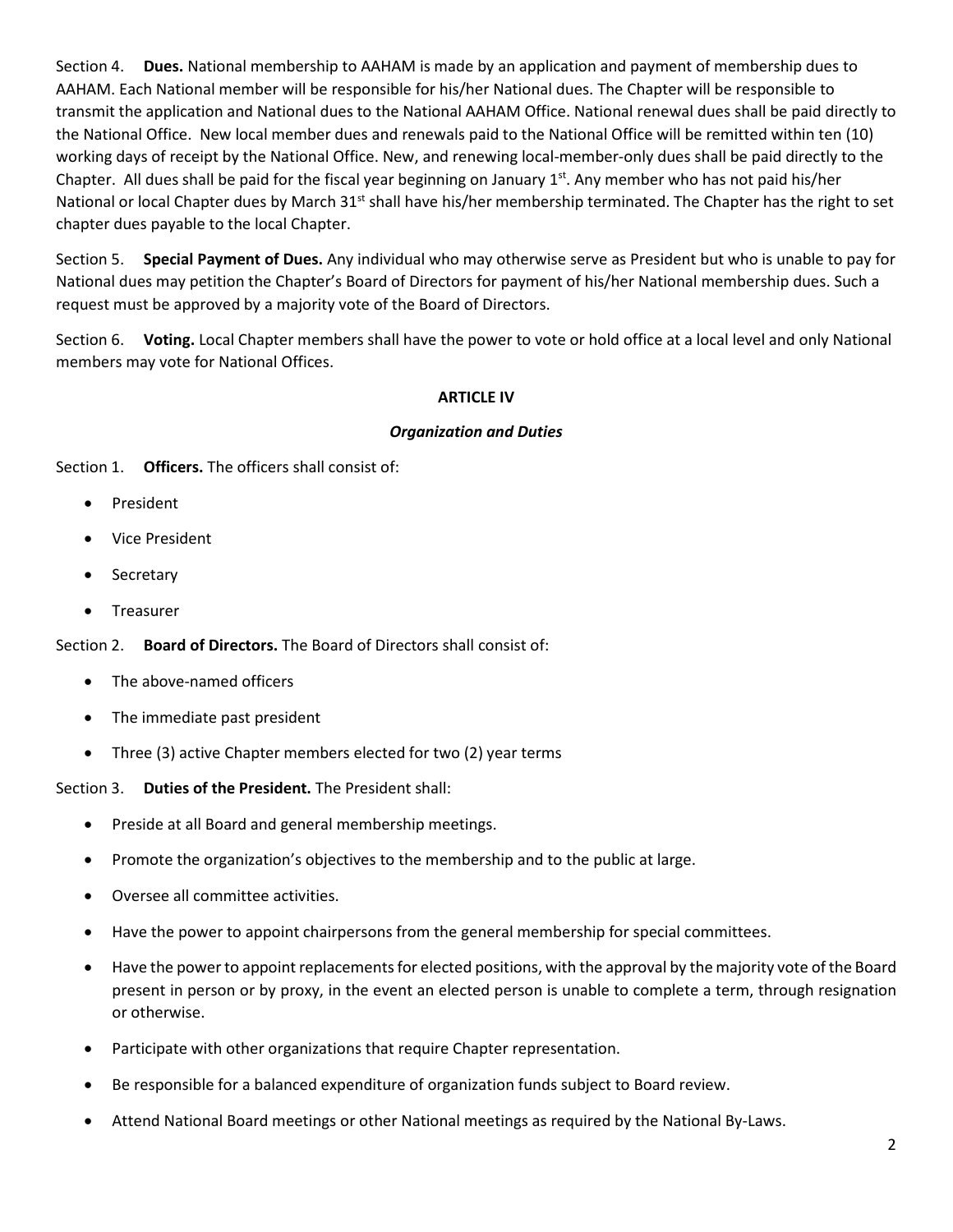- Maintain National membership for the year in which he/she serves as President.
- Determine the date of the required four (4) Board meetings during the first meeting of the Board.
- File the appropriate IRS forms as directed by the National office as well as the periodic reports required by the state of Colorado.
- Appoint members of the Education Committee.
- Serve as Chairperson of the Fundraising Committee.

Section 4. **Duties of the Vice President.** The Vice President shall:

- Assume the duties of the President in his/her temporary absence.
- Assist the President in carrying out Chapter objectives.
- Serve as Chairperson of the Education Committee.
- Prepare and submit a proposed budget to the Board of Directors by October  $1^{st}$  for review by the Board as the  $4^{th}$ quarter Board meeting.

Section 5. **Duties of the Secretary.** The Secretary shall:

- Maintain full and accurate records of all meetings of the Chapter.
- Send out notices as directed by the President.
- Perform all Secretarial duties.
- Keep a file of all correspondence regarding Chapter activities.

Section 6. **Duties of the Treasurer.** The Treasure shall:

- Have responsibility for all funds, securities, and other assets of the Chapter.
- Issue receipts for all monies received and deposit same in designated bank(s).
- Submit a financial report at all Board and general membership meetings.
- Maintain an accurate and up-to-date Chapter membership roster.
- Distribute yearly membership renewal statements for local only Chapter members.
- Assist the Vice President in achieving a balanced expenditure for the organization
- Submit a copy of the Chapter bank statement(s) to the Chapter President and Secretary.
- Obtain the services of an independent auditor to perform an audit of the Chapter's financial records immediately following the close of each fiscal year

Section 7. **Duties of the Board of Directors.** The Board of Directors shall:

- Have authority to make policy decisions for the Chapter.
- Direct the business and financial affairs of the Chapter.
- Establish and enforce rules and procedures for the organization.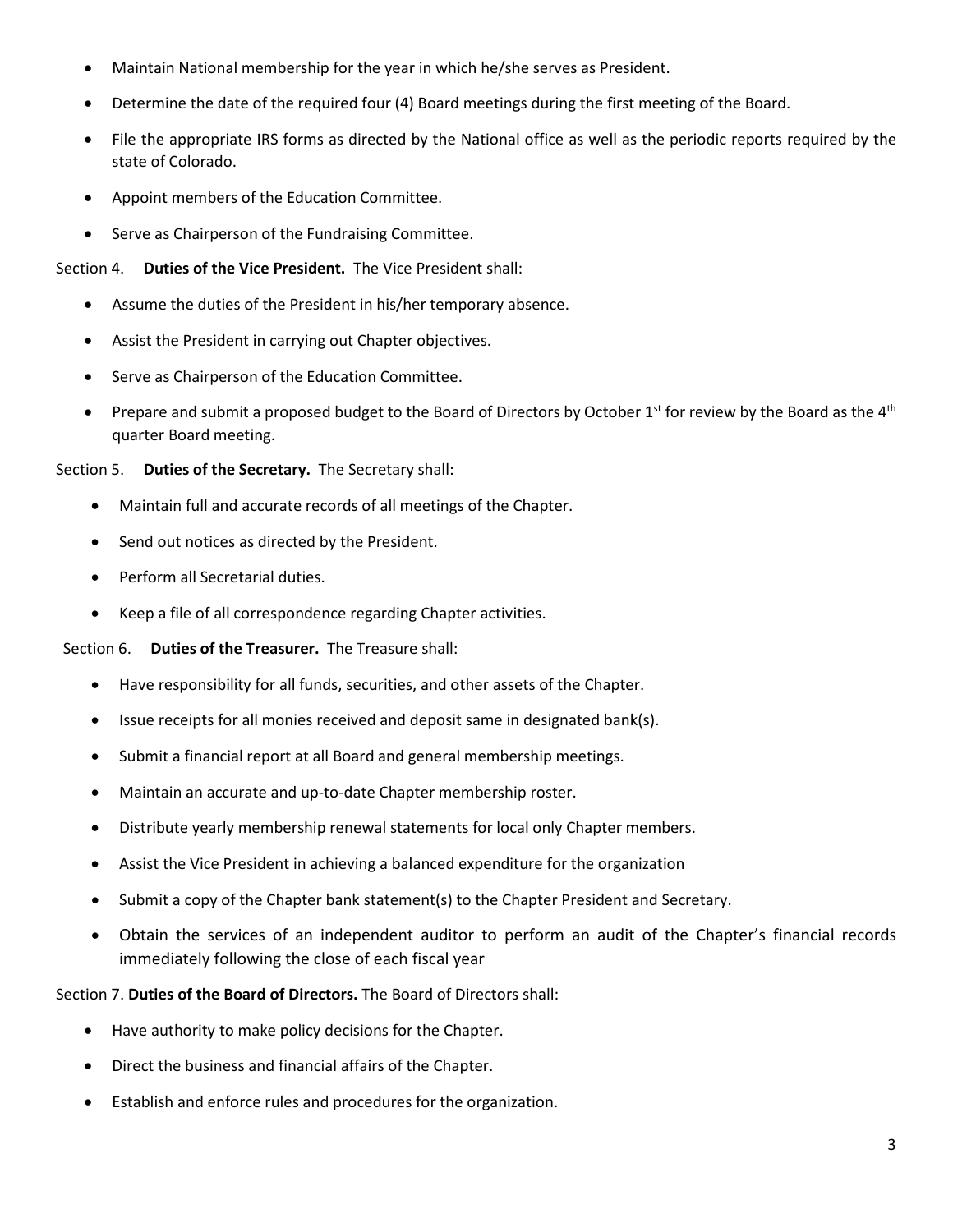- Approve, modify, or disapprove reports, resolutions, or actions of officers or committees of the Chapter.
- Have responsibility for participation and regular attendance at all Board meetings. Any Board member, who without prior consent of the majority of the Board, fails to attend two Board meetings per year be required to voluntarily resign from the Board.
- Attend at least 50% of the membership meetings per year.
- Have responsibility for ensuring that officers complete their duties as required by the By-Laws and for the spending of Chapter funds.
- Serve as a committee chair for Membership Development, Communications, Certification and or Government Relations

Section 8. **Duties of the Past President.** The Past President shall:

- Serve as a member of the Board of Directors (ex officio) for a two (2) year term immediately following the tenure as President.
- Serve as Chairperson of the Nominating Committee.

### **ARTICLE V**

### *Elections*

Section 1. **Elections.** Elections for the President, Secretary, and Treasurer shall be held every two (2) years in evennumbered years. Elections for the Vice President and all Board Members shall be held every two (2) in odd-numbered years.

Section 2. **Nominees.** Nominees for vacant offices shall be selected by the Nominating Committee and presented to the general membership.

Section 3. **Terms of Office.** All elected positions are held for two (2) year terms. Following his/her term, the President shall succeed to the Board of Directors. Officers may, upon board approval, serve two (2) consecutive terms. If any Officer is unable to fulfill his or her term, the Board of Directors shall, by written vote of a majority, elect a successor to fill the unexpired term of office.

Section 4. **Majority Vote.** Election for regular offices and for Board positions shall be based on simple majority among Chapter members who cast votes in the election.

Section 5. **Election Dates.** Elections will be held in October bi-annually and installation of officers and Board members will occur in January of the following year.

Section 6, **Methods of Voting.** Method(s) of voting on other special issues may be determined by the Board of Directors.

# **ARTICLE VI**

# *Meetings*

Section 1. General Assembly Meetings. General assembly meetings for chapter membership shall be held at least twice a year, ideally in the spring and fall (or as scheduled by the Board and Education Committee). One or both of these general assembly meetings may be replaced with an educational event where members and non-members may attend.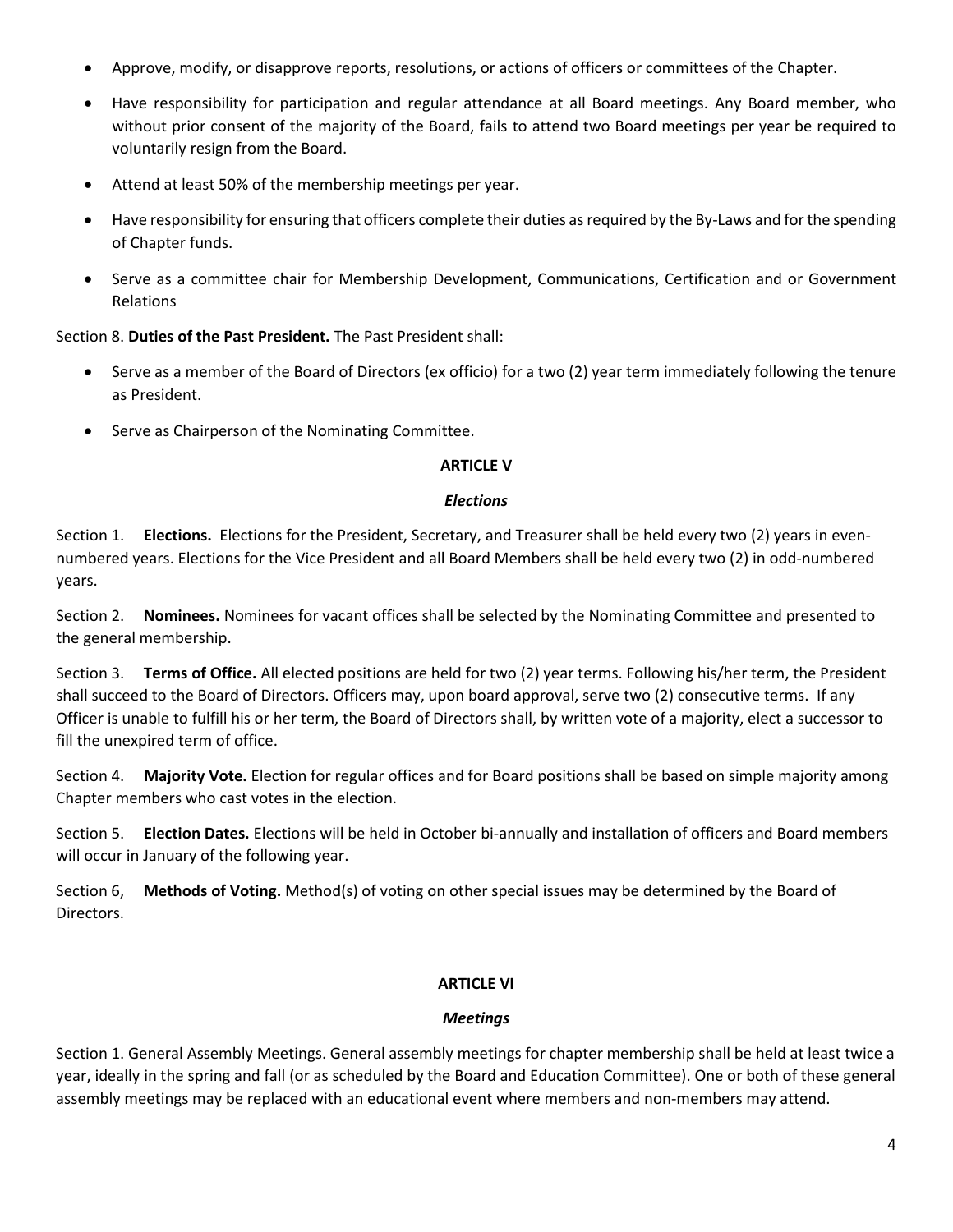Section 2. **Board Meetings.** A Strategic Planning meeting will be held in the first quarter of each year to discuss goals and initiatives for the upcoming year. Chapter Board meetings shall be held twice a year. Meeting dates for the Chapter Board meetings will be set during the Strategic Planning meeting.

Section 3. **Other Meetings.** The board shall coordinate at least one (1) networking event to foster engagement amongst members and promote AAHAM to potential members. Other meetings may be held at the discretion of the President and/or Board of Directors.

# **ARTICLE VII**

### *Committees*

There shall be the following standing committees with such others as the Board of Directors may deem necessary. Chapter members may serve as committee members.

Section 1. **Education Committee.** The Vice President shall serve as Chairperson. The Chairperson shall determine the appropriate number of members to serve on the committee. Each year the President shall appoint members to serve on the committee for a period of one (1) year. The duties of this committee shall be to plan, develop, and coordinate educational programs for the Chapter members and to publicize the activities of the Chapter. An educational needs assessment / survey will be conducted annually to ensure the committee is delivering high-quality, relevant educational offerings to the chapter. Along with promoting various virtual programs throughout the year, the committee will facilitate at least 16 hours of educational training in person. Should in-person events not be possible due reasons outside of the board's control, or travel restrictions, education will be provided virtually or in a hybrid format.

Section 2. **Nominating Committee.** The Committee shall consist of a Chairperson and additional members as deemed necessary by the Chairperson. Chairperson of this committee shall be the Past President. The Past President shall be responsible for selecting additional members of the Nominating Committee as needed and advising nominees of the responsibilities of the position for which they have been nominated. A member cannot be a nominee and / or hold more than one (1) elected office at a time. This committee shall ensure that ballots are sent to the Chapter membership no later than October of each election year. All ballots are to be returned to the Chairperson of the committee no later than November 30<sup>th</sup> of each election year. Newly elected officers are to be announced 30 days prior to their installation.

Section 3. **Fundraising Committee.** This committee shall consist of the current President and all committee Chairpersons. The current President shall serve as Chairperson. This committee shall be responsible for increasing revenues to the organization through fund raising efforts. Revenues shall be used to promote the professional and educational development of Chapter members. The committee shall also be responsible for maintaining a vendor sponsorship program.

Section 4. **Membership Development Committee.** Committee shall consist of a Chairperson and additional members as deemed necessary by the Chairperson. The committee shall be responsible for promoting the benefits of Chapter membership, tracking, and maintaining Chapter membership records, and recruiting new members. The committee will also develop a strategy to promote student membership.

Section 5. **Communications Committee.** Committee shall consist of a Chairperson and additional members as deemed necessary by the Chairperson. The committee shall be responsible for developing the quarterly Chapter newsletters, email campaigns, and other communications necessary to keep Chapter members informed of Chapter activities. The committee is also responsible for managing and maintaining the Chapter's website.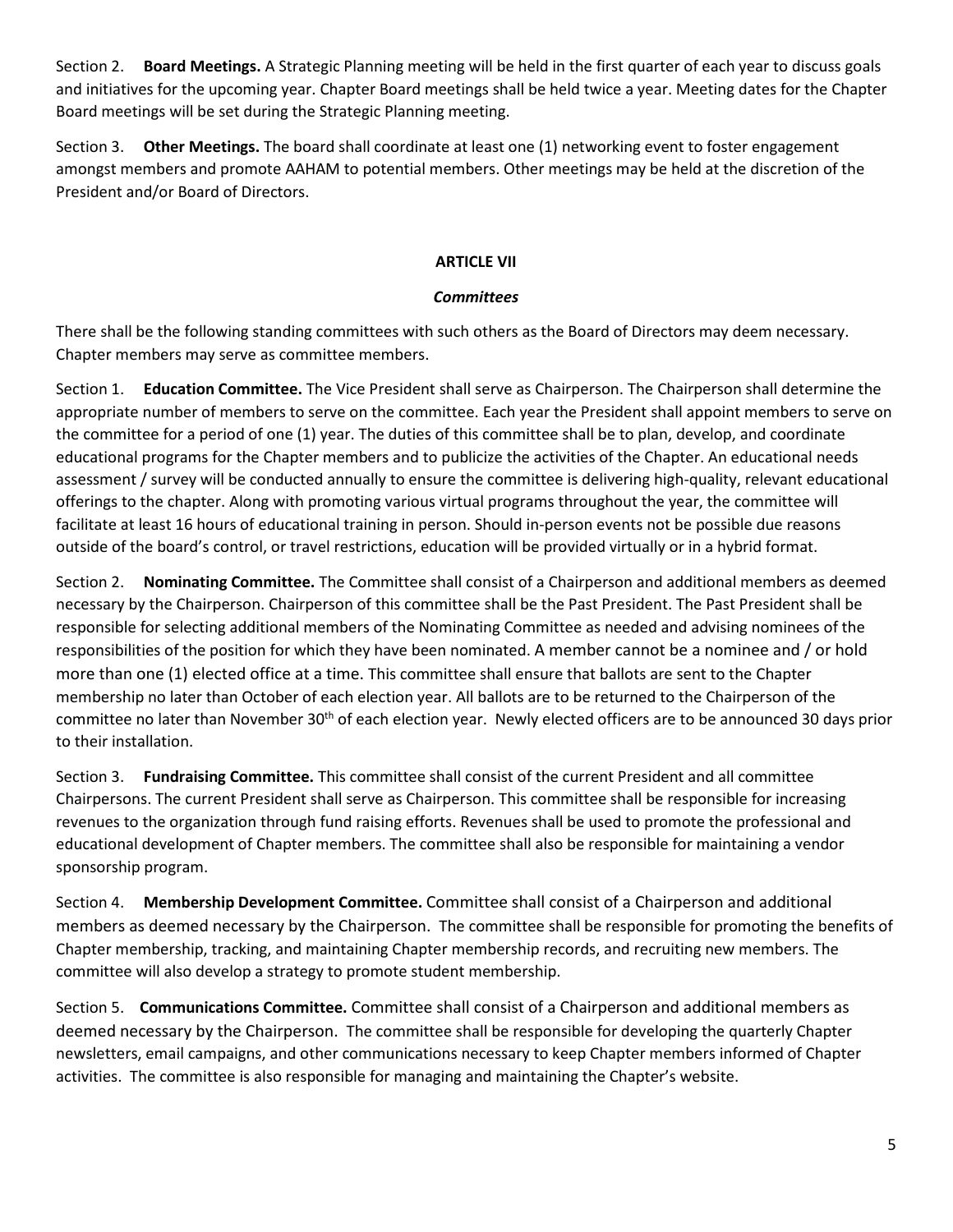Section 6. **Special Committees.** Special committees may be appointed for special duties as authorized by the President and/or Board of Directors. The term shall be one (1) year or until the next annual meeting. At that time the committee shall be discharged unless otherwise directed by the President and/or Board of Directors.

Section 7. **Certification Committee**. Committee shall consist of a Chairperson and additional members as deemed necessary by the Chairperson. The committee shall be responsible for certification process for all Rocky Mountain AAHAM members. The committee will serve as a liaison with national AAHAM in certification registration, proctoring, and coaching. The committee will host or co-host at least one certification session annually. The committee facilitates quarterly communication to members, promoting the certification program.

Section 8. **Government Relations Committee.** Committee shall consist of a Chairperson and additional members as deemed necessary by the Chairperson. It shall be the purpose of the Government Relations Committee to organize, plan and implement the AAHAM Mission through interaction with governmental departments, agencies and divisions at the state and national level (in coordination with the National AAHAM Government Relations Committee). The Government Relations. The Committee will work with the National Office and other committee chairs in developing opportunities for government interaction (i.e. AAHAM's State Monitoring Program). The Committee shall promote the Annual Legislative Day in Washington, D.C. and disseminate information to chapter members to further the National AAHAM's legislative agenda.

### **ARTICLE VIII**

### *Affiliations*

The organization may enter into the agreement of affiliation with an appropriate state or national organization under provision determined and prescribed by the Board of Directors after confirmation by a two-thirds majority vote of the membership. The Chapter membership shall abide by the Constitution and the By-Laws of AAHAM.

### **ARTICLE IX**

### *Amendments*

Amendments to the By-Laws must be approved by a two-thirds majority of the Board members and then accepted by a two-thirds majority of the general membership present at vote.

# **ARTICLE X**

# *Chapter Funds*

Section 1. **Petition for Payment.** Any Chapter member may petition the Board of Directors for payment of the following:

- National membership dues for a prospective President.
- Educational/Certification programs to be limited to AAHAM certification programs and/or Chapter educational seminars.
- Travel expenses for officers